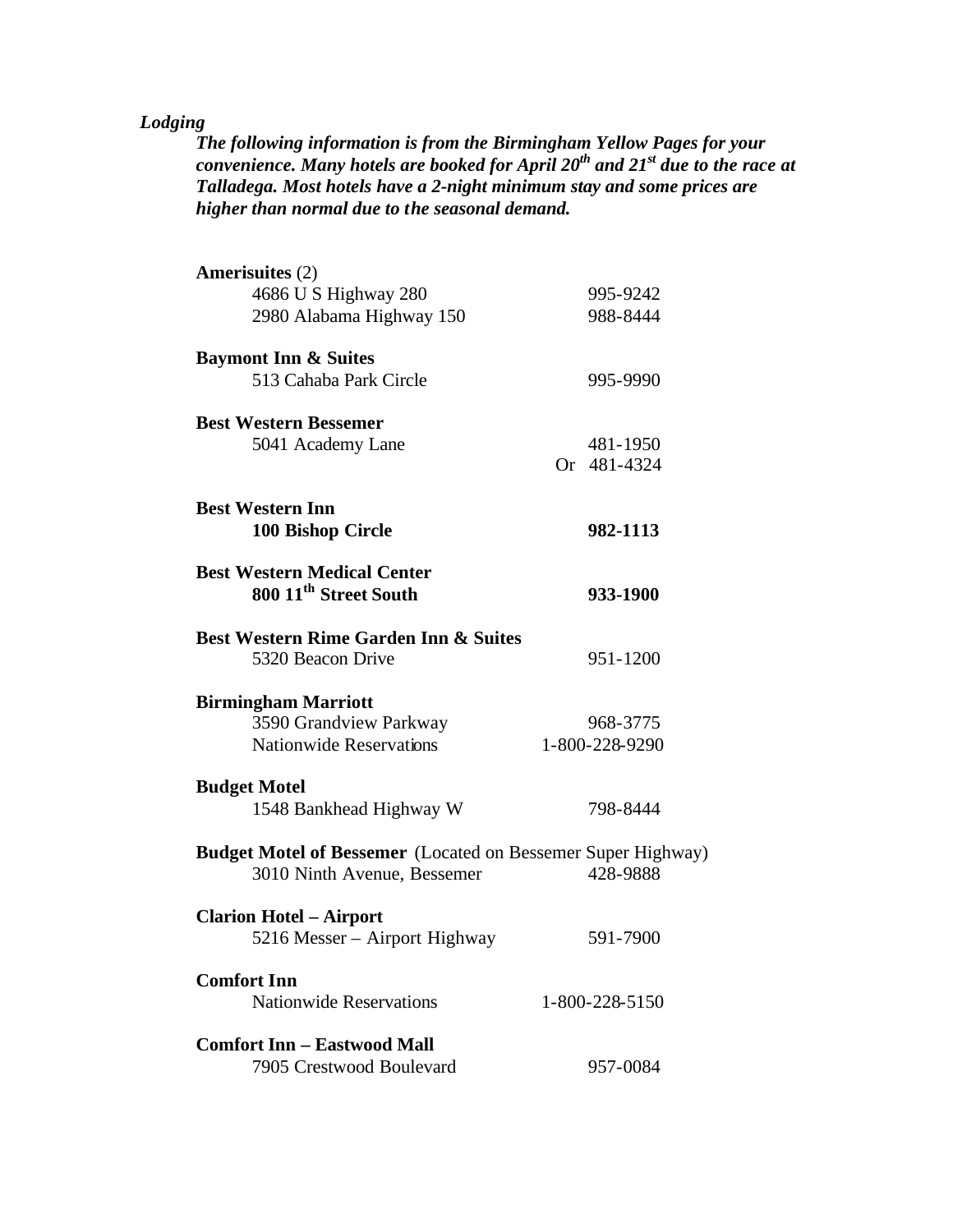| <b>Comfort Inn - Homewood</b><br>195 Oxmoor Road | 941-0990       |
|--------------------------------------------------|----------------|
| <b>Comfort Inn - Irondale</b>                    |                |
| 4965 Montevallo Road                             | 957-0161       |
| <b>Comfort Inn - Pelham</b>                      |                |
| 110 Cahaba Valley Parkway                        | 444-9200       |
| <b>Comfort Inn &amp; Suites of Leeds</b>         |                |
| 1951 Village Drive                               | 640-6600       |
| <b>Comfort Inn - Vestavia Hills</b>              |                |
| 1485 Montgomery Highway                          | 823-4300       |
| <b>Courtyard by Mariott</b>                      |                |
| <b>Toll Free Reservations</b>                    | 1-800-321-2211 |
| Hoover 1824 Montgomery Highway                   | 988-5000       |
| Colonnade 4300 Colonnade Parkway                 | 967-4466       |
| Homewood 500 Shades Creek Parkway                | 879-0400       |
| Days Inn – South                                 |                |
| 1535 Montgomery Highway (Hoover)                 | 822-6030       |
| Drury Inn & Suites                               |                |
| 3510 Grandview Parkway                           | 967-2450       |
| <b>Nationwide Reservations</b>                   | 1-800-325-8300 |
| <b>Econo Lodge Nationwide Reservations</b>       |                |
| <b>Toll Free</b>                                 | 1-800-553-2666 |
| <b>Embassy Suites Hotel</b>                      |                |
| 2300 Woodcrest Place                             | 879-7400       |
| <b>Toll Free</b>                                 | 1-800-362-2779 |
| <b>Fairfield Inn by Mariott</b>                  |                |
| 155 Vulcan Road                                  | 945-9600       |
| <b>Hampton Inn</b>                               |                |
| <b>Toll Free Reservations</b>                    | 1-800-426-7866 |
| Hampton Inn - Vestavia Hills                     |                |
| 1466 Montgomery Highway                          | 822-2224       |
| <b>Hampton Inn - Irondale</b>                    |                |
| 3910 Hubert Kilgore Memorial Drive               | 956-4100       |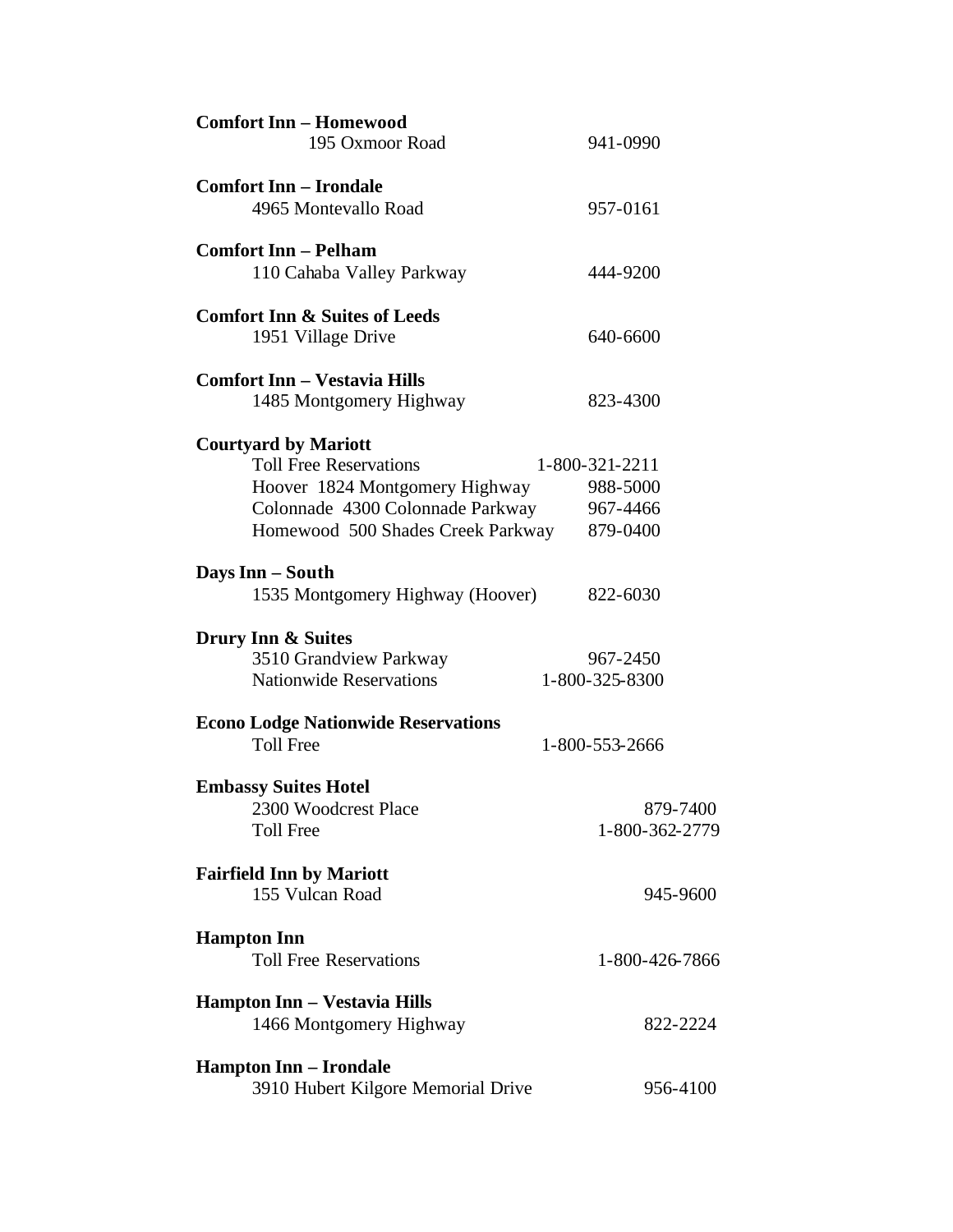| <b>Hampton Inn - Colonnade</b>        |                |  |
|---------------------------------------|----------------|--|
| 3400 Colonnade Parkway                | 967-0002       |  |
| <b>Hampton Inn - Mountain Brook</b>   |                |  |
| 2731 US Highway 280                   | 870-7822       |  |
| Hampton Inn - Birmingham/Trussville   |                |  |
| 1940 Edwards Lake Road                | 655-9777       |  |
| <b>Holiday Inn - Homewood</b>         |                |  |
| 250 Oxmoor Road                       | 942-2041       |  |
| <b>Toll Free Reservations</b>         | 1-800-465-4329 |  |
| <b>Holiday Inn Express</b>            |                |  |
| 260 Cahaba Valley Road; Pelham        | 987-8888       |  |
| 7941 Crestwood Boulevard              | 956-8211       |  |
| 4627 U S Highway 280                  | 991-9977       |  |
| 325 Highway 304; Calera               | 668-3641       |  |
| <b>Jameson Inn</b>                    |                |  |
| 5021 Academy Lane                     | 428-3194       |  |
| <b>Key West Inn - Eastwood Mall</b>   |                |  |
| 7901 Crestwood Boulevard              | 951-0700       |  |
| <b>Key West Inn &amp; Suites</b>      |                |  |
| 4400 Colonnade Parkway                | 968-3700       |  |
| <b>Toll Free</b>                      | 1-800-833-0555 |  |
| La Quinta Inns $(3)$                  |                |  |
| <b>Nationwide Reservation Service</b> | 1-800-687-6667 |  |
| <b>Motel Birmingham</b>               |                |  |
| 7905 Crestwood Boulevard              | 956-4440       |  |
| <b>Motorlodge Vestavia Motel</b>      |                |  |
| 1459 Montgomery Highway               | 822-7730       |  |
| <b>The Mountain Brook Inn</b>         |                |  |
| 2800 U.S. Highway 280, Birmingham     | 870-3100       |  |
| *Oxmoor Lodge                         |                |  |
| 275 Oxmoor Road                       | 942-0919       |  |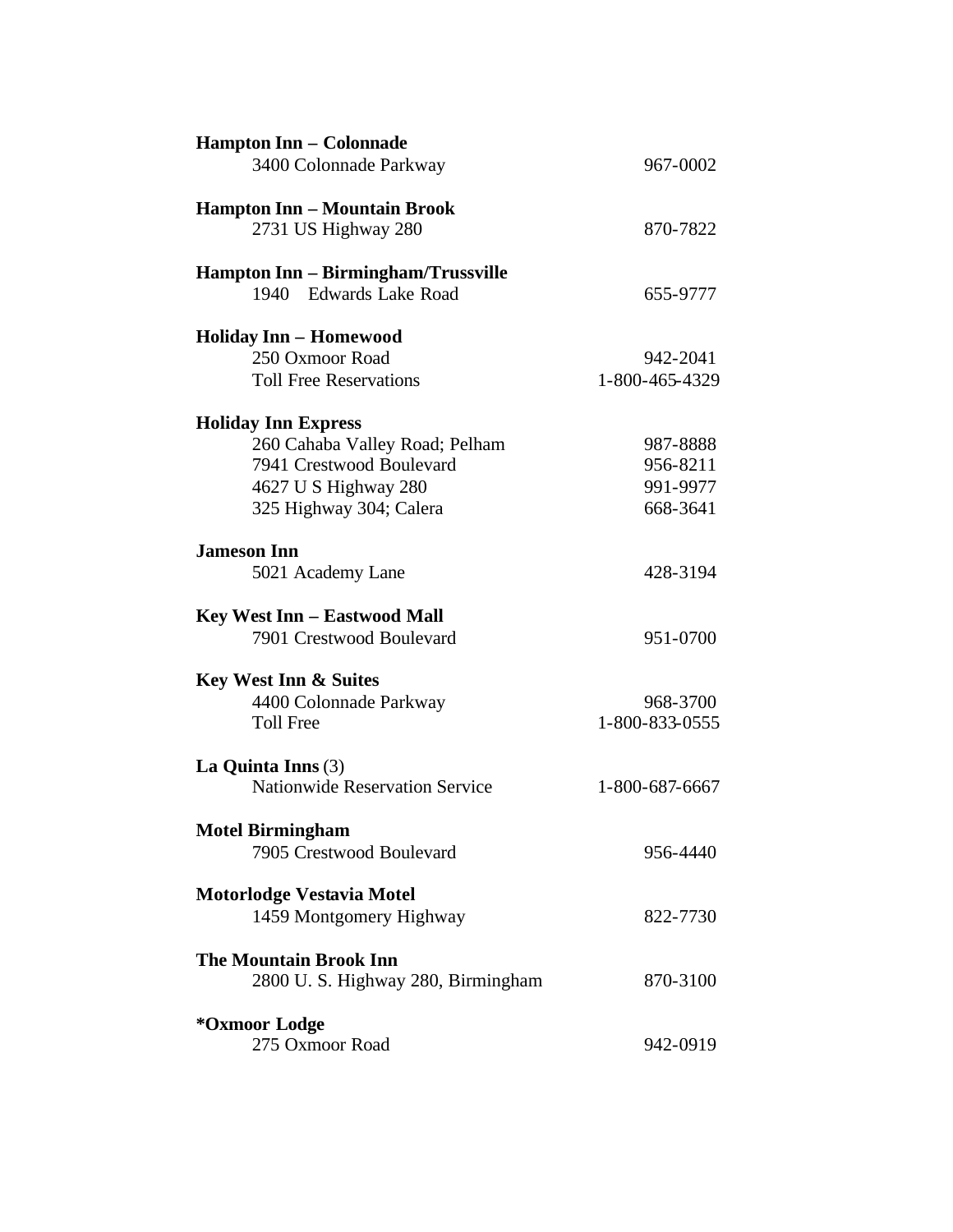| 250 Goodwin Crest Drive                               |                |  |
|-------------------------------------------------------|----------------|--|
|                                                       | 290-8000       |  |
| <b>Nationwide Reservations</b>                        | 1-800-228-8000 |  |
|                                                       |                |  |
| <b>Radisson Hotel Birmingham</b>                      |                |  |
| 808 20 <sup>th</sup> Street South                     | 933-9000       |  |
| <b>Toll Free</b>                                      | 1-800-933-9000 |  |
|                                                       |                |  |
| <b>Ramada Inn Limited</b>                             |                |  |
| 113 Cahaba Valley Parkway East                        | 987-0444       |  |
|                                                       |                |  |
| <b>Red Roof Inns</b>                                  |                |  |
| I 65 & Oxmoor Road                                    | 942-9414       |  |
|                                                       |                |  |
| <b>Residence Inn by Mariott</b>                       |                |  |
| 3 Greenhill Parkway                                   | 991-8686       |  |
|                                                       | 943-0044       |  |
| 50 State Farm Parkway                                 |                |  |
| <b>Toll Free</b>                                      | 1-800-331-3131 |  |
|                                                       |                |  |
| <b>Riverchase Inn</b>                                 |                |  |
| 1800 Riverchase Drive                                 | 1-800-239-2401 |  |
|                                                       |                |  |
| <b>Sheraton Birmingham Hotel</b>                      |                |  |
| 2101 Civic Center Boulevard                           | 324-5000       |  |
|                                                       |                |  |
| <b>Sheraton Perimeter Park South</b>                  |                |  |
| 8 Perimeter Park South                                | 967-0464       |  |
|                                                       |                |  |
| <b>Shoney's Inn &amp; Suites</b>                      |                |  |
| 226 Summit Parkway                                    | 1-800-222-2222 |  |
|                                                       |                |  |
| <b>Sleep Inn</b>                                      |                |  |
| <b>Nationwide Reservations</b>                        | 1-800-753-3746 |  |
|                                                       |                |  |
| <b>Sleep Inn - Bessemer</b>                           |                |  |
| 1259 Greenmor Dr. SE                                  | 424-0000       |  |
|                                                       |                |  |
|                                                       |                |  |
|                                                       |                |  |
| <b>Sleep Inn – Pelham</b>                             |                |  |
| 200 Southgate Drive                                   | 982-9800       |  |
|                                                       |                |  |
| <b>Studio Plus</b> (2)                                |                |  |
| Nationwide Reservations & Information                 | 1-888-788-3467 |  |
|                                                       |                |  |
| <b>Suburban Lodges of America</b><br><b>Toll Free</b> | 1-800-951-7829 |  |